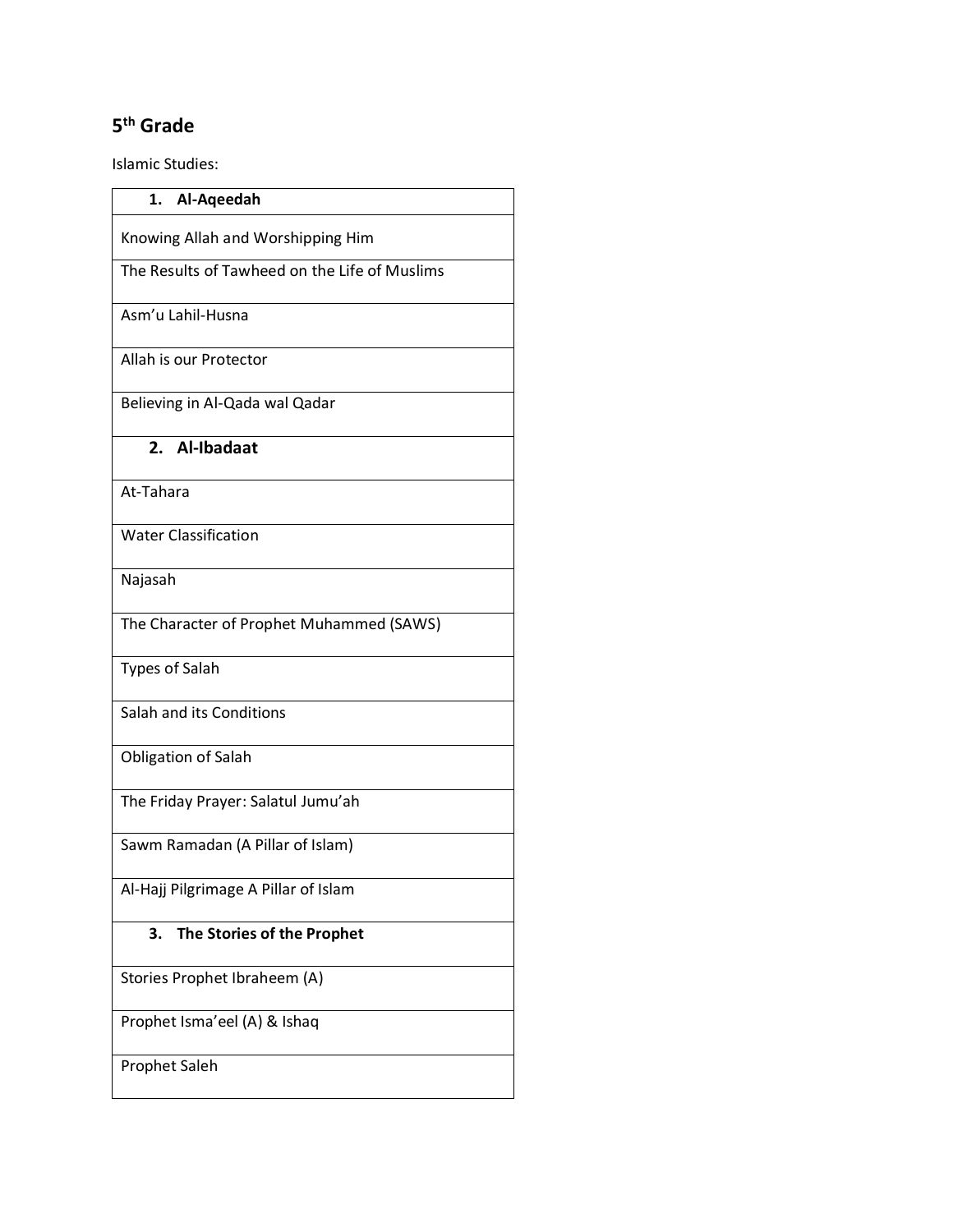Our Role Model: Prophet Muhammed

Being Kind to your Parents

Cheating on Test and Trade

A Change of Heart

The Girl who did not want to Fast

## **4. Al-Hadeeth**

Hadeeth 1- Knowledge is the way to Jannah

Hadeeth 2 - Swearing by Allah only

Hadeeth 3 - Fasting in the month of Ramadan

Hadeeth 4 - The pillars of Islam

Hadeeth 5 - Forbidding the wrong

Hadeeth 6 - Gentleness and harshness

Hadeeth 7 - Let he who believes in Allah

Hadeeth 8 - The reward of Planting

Hadeeth 9 - Self comfort

Hadeeth 10 - The reward of shaking hands

## **5. As-Sirah An-Nabaweyah**

To the Umrah

The Solid Faith

Al-Ansar

The life in Madinah

**6. The Holy Cities of Islam**